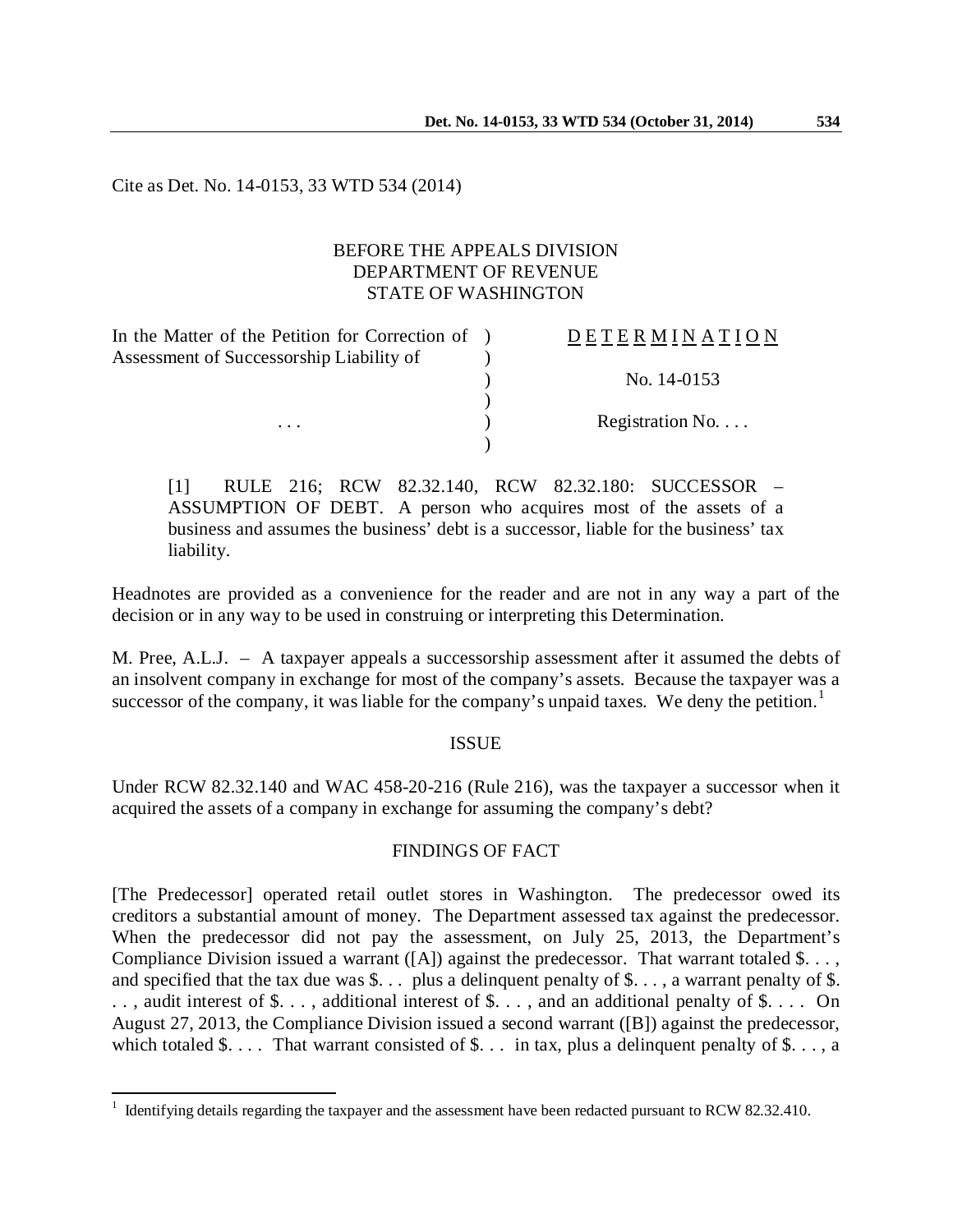warrant penalty of  $\$\ldots\]$ , audit interest of  $\$\ldots\]$ , and additional interest of  $\$\ldots\]$  (there was no additional penalty included on warrant [B]).

[Taxpayer] agreed to assume \$. . . of the predecessor's nontax debt in exchange for most of the predecessor's stores. When the predecessor did not pay the tax assessment, the Compliance Division investigated and concluded that the taxpayer was the predecessor's successor. On September 11, 2013, the Compliance Division assessed the taxpayer as the successor to the predecessor for the periods April 1, 2013 through June 30, 2013, in the amount of \$. . . . The Compliance Division indicated that it would add the taxpayer's name to the warrants. After obtaining an extension, the taxpayer timely appealed the notice of successorship. The assessment has not been paid and we have placed it in abeyance, staying collection and extending the due date.

The taxpayer contends that it did not purchase the predecessor's stores. According to the taxpayer, there was no sales price. The taxpayer only assumed the predecessor's debt. Because the taxpayer did not pay funds to the predecessor, the taxpayer argues that there was nothing to withhold from the purchase price to pay the predecessor's taxes.

The Compliance Division notes that it is undisputed that the taxpayer acquired more than 50% of the predecessor's assets. The taxpayer faxed the Compliance Division a "NOTICE OF SALE" dated July 1, 2013, that the predecessor would sell more than 50% of its assets with an estimated fair market value of \$. . . . While the [taxpayer] did not include any funds from the [predecessor], it did assume \$. . . of the predecessor's debt. The Compliance Division sent a notice and order to withhold and deliver, to which the taxpayer responded that there were no funds.

Next, the taxpayer contends that the Department lacks the authority to amend the warrant to include the taxpayer. The taxpayer claims that it had been named on the warrant, and one of its competitors began handing copies of the warrant out to its customers, claiming that the taxpayer was going out of business and would be closing down. This was meant to discourage customers from making purchases from the taxpayer, and the taxpayer claims that its sales decreased. Additionally, the taxpayer claims that the warrant impaired its ability to finance its operations and lease property necessary to expand its operations.

However, the taxpayer has yet to be named on the warrants. We note that the copies of news clippings provided by the taxpayer name the predecessor, not the taxpayer. We note that the taxpayer operated at ten of the same locations as its predecessor, selling the same products, mattresses. The taxpayer also does business (d.b.a.) under the name, "...." The d.b.a. is similar to that of its predecessor, . . . . Customers may confuse the predecessor with the taxpayer, but the taxpayer's name has yet to be added to the predecessor's warrant.<sup>[2](#page-1-0)</sup>

<span id="page-1-0"></span> $2$  The taxpayer also argues that the successorship assessment should be limited to the taxes assessed against predecessor. See RCW 82.32.140. In this case, the Department properly limited the successorship assessment to the taxes assessed against predecessor and did not include any penalties and interest in the assessment.  $\overline{\phantom{a}}$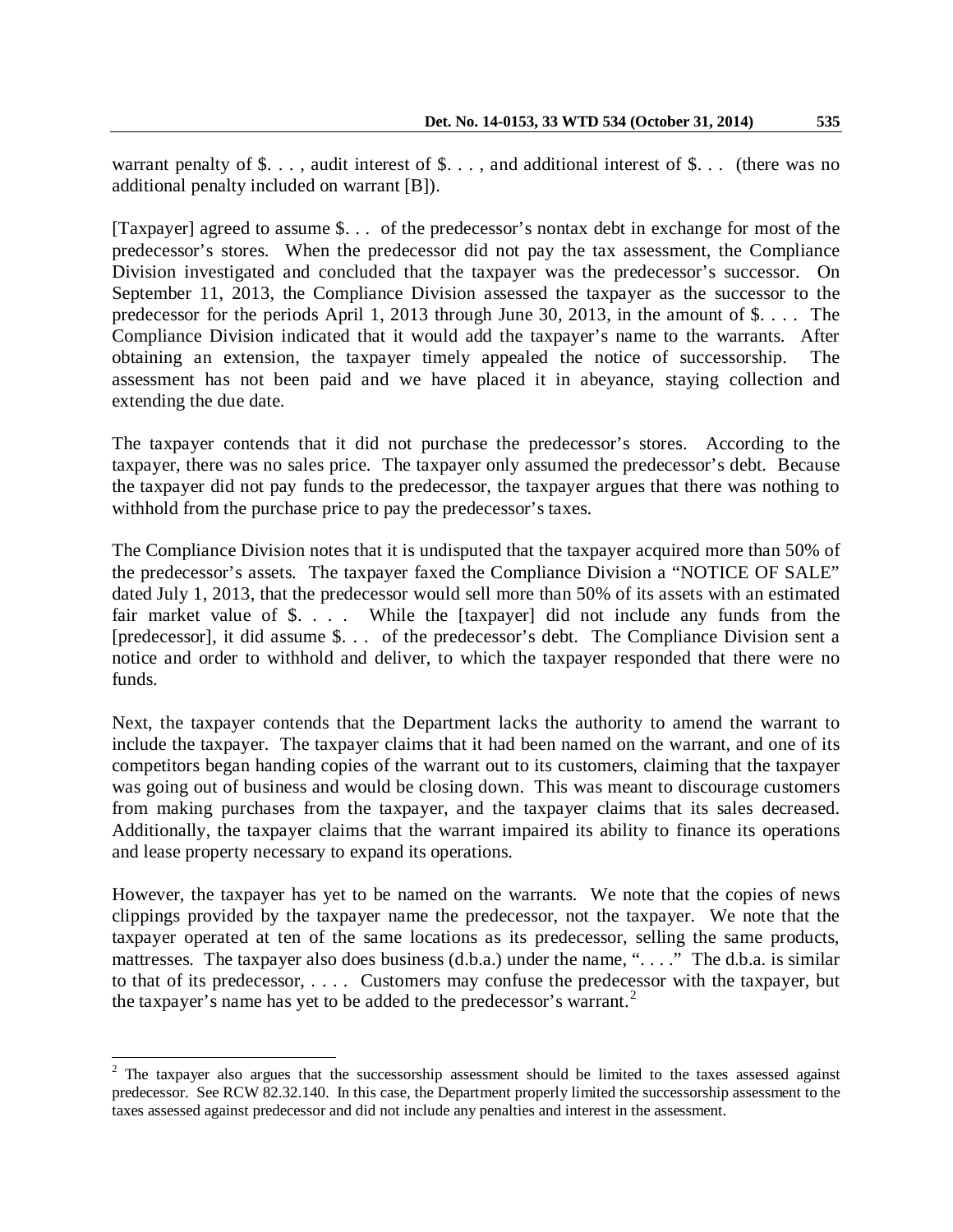#### ANALYSIS

Whenever any taxpayer quits business or sells out, exchanges, *or otherwise disposes* of more than fifty percent of the fair market value of either its tangible or intangible assets, any tax payable under RCW Ch. 82.32 shall become immediately due and payable. RCW 82.32.140(1). RCW 82.32.140(2) contains the trigger for liability of a successor, and states:

Any person who becomes a successor shall withhold from the purchase price a sum sufficient to pay any tax due from the taxpayer until such time as the taxpayer shall produce a receipt from the department of revenue showing payment in full of any tax due or a certificate that no tax is due. If any tax is not paid by the taxpayer within ten days from the date of such sale, exchange, or disposal, the successor shall become liable for the payment of the full amount of tax . . . . The burden of establishing the fair market value of the assets acquired is on the successor. $3$ 

RCW 82.32.140(2); *see also* Rule 216(4), (5)(a) and (c). A "successor" is defined in RCW 82.04.180 as:

Any person to whom a taxpayer quitting, selling out, exchanging, or disposing of a business sells *or otherwise conveys, directly or indirectly*, in bulk and not in the ordinary course of the taxpayer's business, more than fifty percent of the fair market value of either the (i) tangible assets or (ii) intangible assets of the taxpayer;

RCW 82.04.180(1)(a) (emphasis added); *see also* Rule 216(2)(a)(i)(A).

 $\overline{a}$ 

The effect of RCW 82.32.140 is to place on the successor of a business the burden of providing for any outstanding tax liability incurred by its predecessor, and thereby to make the successor secondarily liable for such tax. *Tri-Financial Corp. v. Dep't of Revenue*, 6 Wn. App. 637, 640 (1972). The successor provisions enacted by the legislature are intended to ensure the collection of excise taxes remaining unpaid by a taxpayer who quits, sells out, exchanges, or otherwise disposes of his business or stock of goods. *Id*. at 642. The definition of successorship is not read narrowly. Det. No. 85-215A, 1 WTD 13 (1986); citing *Tri-Financial Corp.*, 6 Wn. App. 637.

The acquisition of property that subjects a taxpayer to successorship liability does not have to be by virtue of a direct conveyance or sale by a predecessor. Det. No. 05-0313, 26 WTD 27 (2007) (citing Det. No. 86-304, 2 WTD 53 (1986))); *see also Tri-Financial Corp. v. Dep't of Revenue*, 6 Wn. App. at 642. The taxpayer argues that since it did not purchase the predecessor's assets for cash, there was no purchase price, and therefore, it was not liable as a successor because RCW 82.32.140(2) requires successors, "to withhold from the purchase price."

<span id="page-2-0"></span><sup>&</sup>lt;sup>3</sup> On the other hand, no successor shall be liable for any tax due from the person from whom the successor has acquired a business or stock of goods if the successor gives written notice to the Department of such acquisition, and no assessment is issued by the Department within six months of receipt of such notice against the former operator of the business, and a copy mailed to the successor, or provided electronically to the successor in accordance with RCW 82.32.135. RCW 82.32.140(4).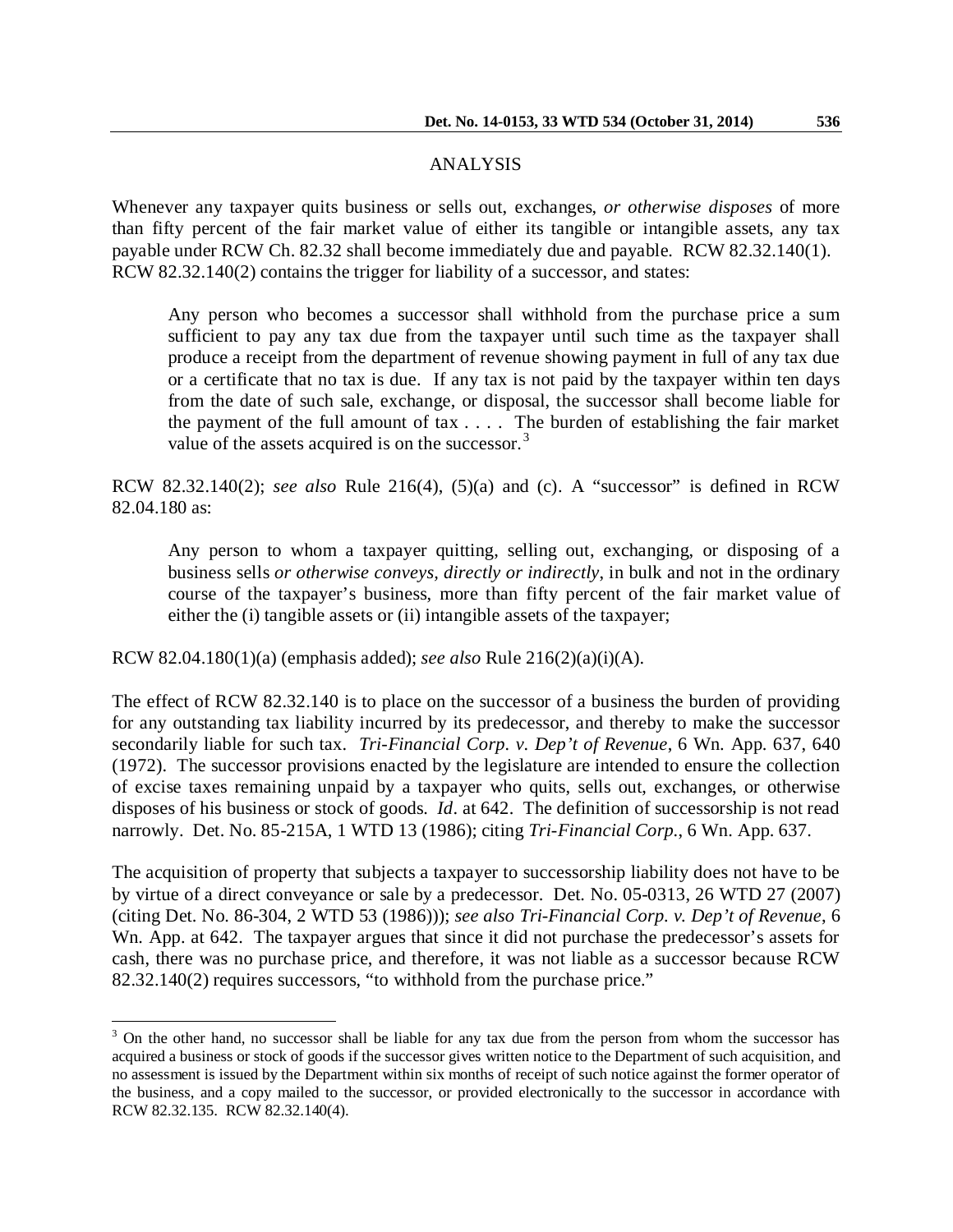However, neither RCW 82.32.140 nor RCW 82.04.180 require that the party acquire more than 50% of the predecessor's assets in a formal sale. A "successor" includes individuals that acquire the previous business by sale, exchange, or other direct or indirect conveyance. RCW 82.04.180(1)(a). RCW 82.32.140(2) also refers to the triggering event for successorship liability as a "sale, exchange, or disposal" of 50% or more of the tangible or intangible assets of the predecessor. The reference to "purchase price" in RCW 82.32.140(2) only states that any person who becomes a successor shall withhold from the purchase price a sum sufficient to pay any tax due. RCW 82.32.140(2) does not rule out one being a successor if there is no purchase price, only that if there is a purchase price, the successor shall withhold the requisite amount of tax due. Here we have a purchase price of \$623,000, the value of the assets acquired. The taxpayer could not choose to be liable for the debt to acquire those assets from the predecessor only and not also be liable for the tax debt incurred by the predecessor.

In general, "[s]trained, unlikely or unrealistic" statutory interpretations are to be avoided. *Bour v. Johnson*, 122 Wn.2d 829, 835, (1993); *Christie-Lambert v. McLeod*, 39 Wn. App. 298, 302 (1984) (A statutory provision should be interpreted to avoid strained or absurd consequences that could result from a literal reading). The taxpayer's reading of RCW 82.32.140(2) leads to incongruous consequences, whereby one can avoid becoming a successor simply by not paying cash for a predecessor's business. This result must be avoided. We are also required, when possible, to give effect to every word, clause, and sentence of a statute. Det. No. 04-0180E, 26 WTD 206 (2007). No part should be deemed inoperative or superfluous unless the result of obvious mistake or error. *Id*. (citing *Cox v. Helenius*, 103 Wn.2d 383, 387-88 (1985)). Statutory provisions must be also read in their entirety and construed together. *ITT Rayonier, Inc. v. Dalman*, 122 Wn.2d 801, 807, (1993). The taxpayer's reading of RCW 82.32.140(2) would render the language in RCW 82.04.180 ("or otherwise conveys") superfluous. The plain language of RCW 82.04.180(1)(a) states that someone can legally be a successor without having acquired a predecessor's assets in a purchase or sale scenario. Similarly, the language of RCW 82.32.140(2) supports this result because it clearly creates liability for the successor when it acquires more than 50% of the tangible or intangible assets of the taxpayer through a "sale, exchange, or disposal" of those assets.

We conclude that the taxpayer was a successor. Further, we do not agree with the taxpayer's argument that it is not a successor because it did not pay cash, and, therefore, it could not "withhold" the predecessor's tax liability. RCW 82.32.140(2) explicitly provides, "If any tax is not paid by the taxpayer within ten days from the date of such sale, exchange, or disposal, the successor shall become liable for the payment of the full amount of tax." As the successor, the taxpayer is clearly liable for the amount of tax.

The Compliance Division's successor assessment was for tax only. . . . Under RCW 82.32.140, successors are liable for the tax of their predecessors, not the interest and penalties. In this case, the Compliance Division has only required the taxpayer to pay the tax portion of the warrants, \$. . . . It has not asked the taxpayer to pay the interest or penalties assessed against the predecessor. We conclude that the Compliance Division has properly limited the taxpayer's successorship liability to the tax due.